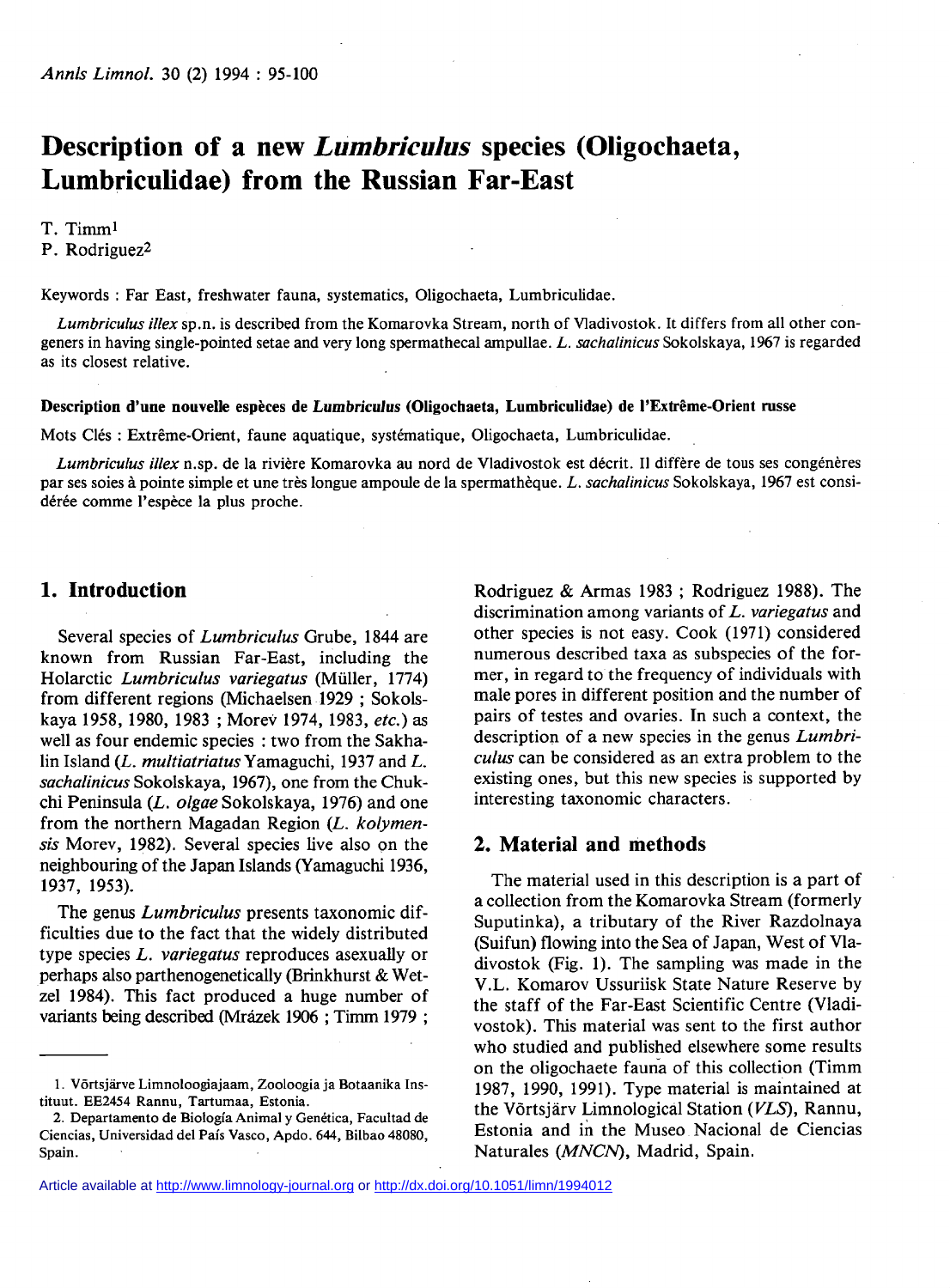

**Fig. 1. Location of the sampling site. Fig. 1. Situation du lieu de récolte.** 

### **<sup>3</sup> .** *Lumbrículus illex* **n.sp.**

Lumbriculidae gen.sp. N° 2 (Timm 1987 : 134)

*Holotype* : VSL, N° 17-1 : whole mount in Canada balsam.

*Paratypes* : VLS,  $N^{\circ}$  17-1 : 2 whole-mounted specimens on the same slide with the holotype. VLS, N° 17-2 : serial sagittal sections of one specimen on two slides. VLS, N° 17-3 : serial sagittal sections of one specimen on three slides. MNCN, N° 16.03/3015 : 2 dissected specimens, stained in haematoxylin and mounted in Canada balsam. All from the type locality.

*Type locality :* Upper reaches of the Komarovka Stream, station 9 (sample 216), coordenates 43°39'N, 132°20'E. Collected 1st June 1984. 8 mature and 2 immature individuals.

Other material studied : 3 specimens, two being immature, from the type locality.

*Etymology : illex* means « illegal », « lawbreaker », or also « tempter » in Latin. The name refers to the tentative position of this taxon within the genus.

## *Description* (Fig. 2-10).

Length up to 25 mm ; up to 93 segments (most specimens being incomplete). Width 0.5-0.7 mm in anteclitellar region, 0.9-1.0 mm at the clitellum ; the posterior region gradually tapering. Prostomium rounded, shorter than broad (1 : 279-341  $\mu$ m, w : 353-496  $<sub>µ</sub>$ m). Anterior segments with 3-4 annuli;</sub> secondary annulation in the sense of Cook (1967 : 356), affecting the anterior part of the segment only, present from IV. Setae two per bundle, sigmoid,

**Fig. 2-10.** *Lumbrículus illex* **sp.n. 2. Anterior end and genital region of the holotype. 3. Seta. 4. Anterior segments of a dissected paratype. 5. Atrium with relaxed penis, from a whole-mounted paratype (prostatic tissue not drawn). 6. Reconstruction of male genital apparatus with protruded penis. 7. Reconstruction of the protruded penis under high magnification. 8. Reconstruction of spermatheca. 9. Developing spermatheca, with an abnormal supplementary spermatheca. 10. Diagrammatic scheme of reproductive apparatus, all elements paired.** 

*Abbreviations* **: a : atrium, aa : atrial ampulla, b : brain, c : clitellum, ed : ejaculatory duct, ef : egg funnel, m : muscle fibers, mp : male pore, o : ovary, p : penis, pg : pharyngeal glands, ph : pharynx, pr : prostatic gland tissue, s : spermatheca, sa : spermathecal ampulla, sd : spermathecal duct, sf : sperm funnel, ss : sperm sac, t : testis, vd : vas deferens, IX-XHI : ordinal numbers**  of the segments. Scale bars in  $_{\mu}$ m.

**Fig. 2-10.** *Lumbrículus illex* **n.sp. 2. Extrémité antérieure et région génitale de l'holotype. 3. Soie. 4. Segments antérieurs du paratype disséqué. 5. Atrium avec pénis rétracté à partir d'un paratype monté in toto (prostate non dessinée). 6. Reconstitution de l'appareil génital o" avec pénis dévaginé. 7. Reconstitution du pénis dévaginé à fort grossissement. 8. Reconstitution de la spermathèque. 9. Spermathèque en cours de développement avec une spermathèque surnuméraire anormale. 10. Diagramme schématique de l'appareil reproducteur (tous les éléments sont paires).** 

*Abréviations :* **a : atrium, aa : ampoule atriale, b : « cerveau », c : clitellum, ed : canal éjaculateur, ef : entonnoir ovarien, m : fibres musculaires, mp : pore maie, o : ovaire, p : pénis, pg : glandes pharyngiennes, ph : pharynx, pr : cellules glandulaires prostatiques, s : spermathèque, sa : ampoule de la spermathèque, sd : canal de la spermathèque, sf : entonnoir spermatique, ss : vésicule**  séminale, t : testicule, vd : canal déférent, IX-XIII : numéros des segments, échelle en  $\mu$ m.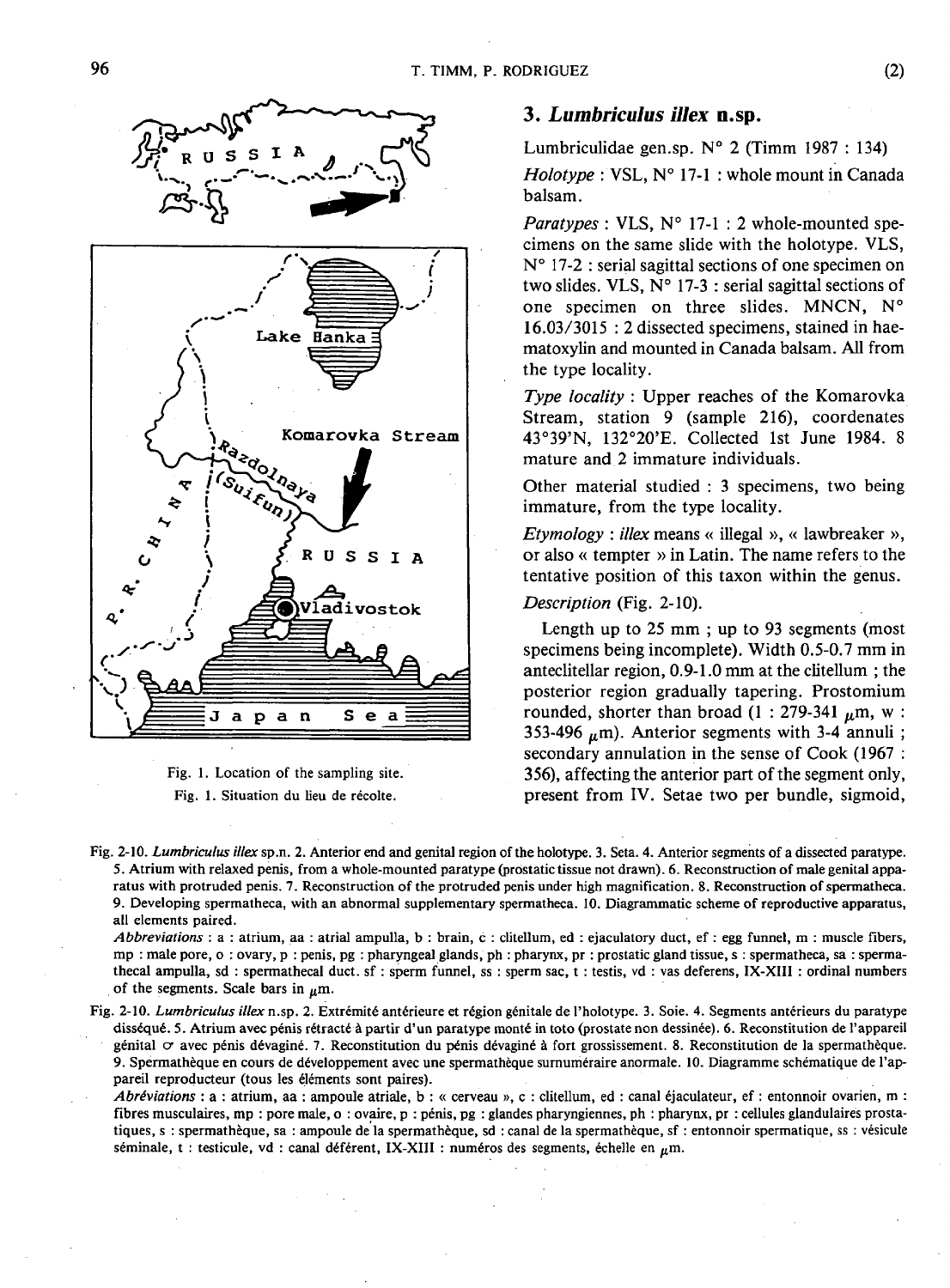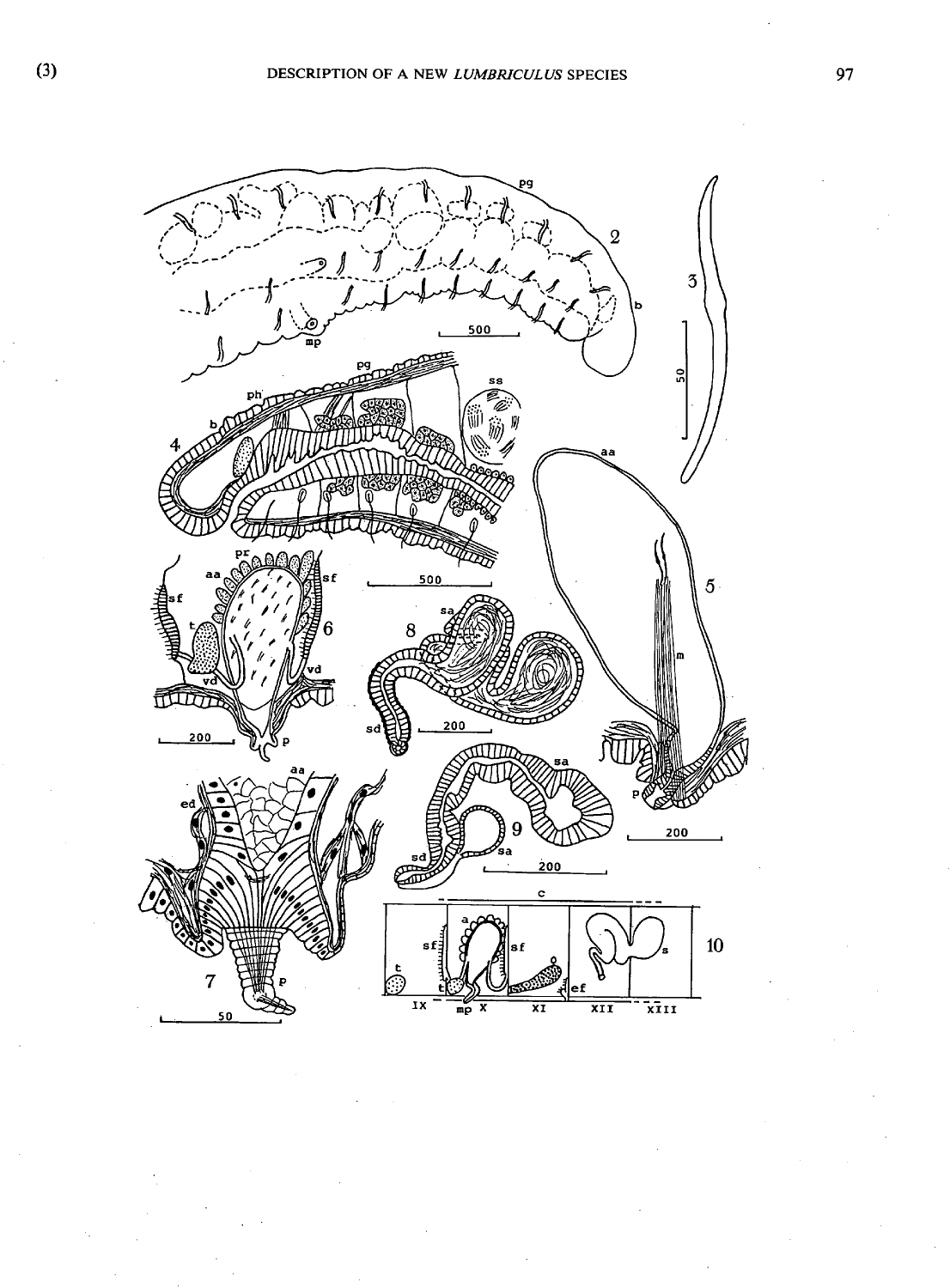single-pointed (Fig. 3), anterior dorsals shorter than ventrals, and those of segment II smaller than the following ones. Anterior dorsal setae 95-151  $\mu$ m long, 6.4  $\mu$ m wide, ratio tip-nodulus/total length = 0.30-0.32 ; anterior ventral setae 111-183  $\mu$ m long, 6.4  $\mu$ m wide, ratio tip-nodulus/total length = 0.38; postclitellar setae 120-151  $\mu$ m long, 4.8-6.4  $\mu$ m wide, ratio tip-nodulus/total length =  $0.34-0.38$ . Ventral setae of segment X absent. Clitellum extending from IX or X to XII-XV. One pair male pores in X, in the place of ventral setae. One pair spermathecal pores in XII, ventrolateral. Female pores indistinct, on the ventral setal line of XI/XII.

In anteclitellar segments, body wall epidermis 16-29  $\mu$ m thick and longitudinal muscle layer 16-48  $\mu$ m thick. Pharynx well developed, with dorsal wall thicker than ventral with gradual transition into the oesophagus. Pharyngeal glands in IV-VI and on the ventral side of VII. No clear difference between oesophagus and intestine ; chloragogen tissue begins in VII. Blind posterior lateral blood vessels present. First nephridia found in segment VII and the next ones found again from segment XII or XIII on.

Two pairs of testes present in IX and X. Anterior sperm sacs can reach up to VII, posterior ones up to XIX. Two pairs of flat sperm funnels in IX and X, on the anterior side of  $9/10$  and  $10/11$ , about 180  $\mu$ m high, the epithelium being 25-30  $\mu$ m thick. Vasa deferentia very slender, 11-24  $\mu$ m wide, descend to the ventral side of X, the posterior pair not penetrating the septum 10/11, and then ascend to join the middle portion of the atrial ampulla under a sharp angle. Atria paired in X. Atrial ampullae globular or pear-shaped, about 500  $\mu$ m long and 250-290  $\mu$ m wide, sparsely covered with 40-80  $\mu$ m high prostatic cells. Atrial wall 5-10  $\mu$ m (occasionally 15  $\mu$ m) thick, consisting of very thin (up to  $3 \mu$ m, sometimes imperceptible) inner epithelium and an outer muscular layer. The atrial lumen sparsely filled with spermatozoa. Ejaculatory duct about 80  $\mu$ m long and 50  $\mu$ m wide, its wall 15  $\mu$ m thick, with well-developed circular musculature. Sometimes, the lumen of ejaculatory duct partially filled with loose transparent cellular mass somewhat similar to the prostatic cells (probably degenerating cells of the inner atrial epithelium). Penis in relaxed condition.represented.by a thickened portion of epithelium of the ejaculatory duct (Fig. 5). Tops of these epithelial cells can be protruded, forming a thin tubular penis, up to 100  $\mu$ m long and 12-22  $\mu$ m wide (Figs.

6 & 7). Male pore lies on a small porophore, associated with a dorso-ventral muscular bundle (Fig. 5).

One pair of ovaries in segment XI. Egg sacs reach up to XX. Egg funnels on  $11/12$ , with bigger upper lip 70-100  $\mu$ m high and 30-40  $\mu$ m thick. They open immediately into female pores, oviducts not developed.

One pair of spermathecae ventrolaterally open in XII, the first postovarian segment. Ampullae very long, either partially protruding into following segments XIII-XV or folded up several times in XII (Figs. 8 & 10), filled with unorganized sperm, 100-200  $\mu$ m wide, the 5-30  $\mu$ m thick wall mostly epithelial, with a very thin muscular cover. Ampulla gradually tapering into short external duct, about 80  $\mu$ m long, 50-60  $\mu$ m wide, with very narrow lumen and triple wall (epithelium, circular and longitudinal musculature).

#### *Anomalies*

An uncompletely mature individual with a small extra spermatheca on one side of XII, clinging tightly to the ordinary spermatheca (Fig. 9).

#### *Remarks*

In the family Lumbriculidae, the general pattern of two pairs of testes and vasa deferentia, one pair of atria, and one pair of ovaries is found in many genera. Among them, only in *Trichodrilus* Claparede, 1862 and the majority of *Lumbrículus* species the distribution of spermathecae is limited to postatrial segments. The first or single pair of spermathecae always lies in the ovarian segment (GUI) in *Trichodrilus,* while different variants can occur in *Lumbrículus* species. In the new species, the single pair of spermathecae opening in the postovarian segment, distinguishes it from *Trichodrilus.* 

Regarding to the structure of atrium and spermatheca, *L. sachalinicus* Sokolskaya, 1967 is the closest species to *L. illex* as it also has thin-walled though elongate atrium, and an unique pair of spermathecae in the postovarian segment with elongated ampullae extending in the following segment. The ventro-lateral position of spermathecal pores is also known in *L. inconstans* (Smith, 1895), *L. multiatriatus* Yamaguchi, 1937, *L. ambiguus* (Holmquist 1975) and *L. olgae* Sokolskaya, 1976. A slender tubular penis consisting of protruding cells were also described for *L. variegalus* by Vejdovsky (1895) and Hesse (1902). *L. illex* is clearly distinguished from all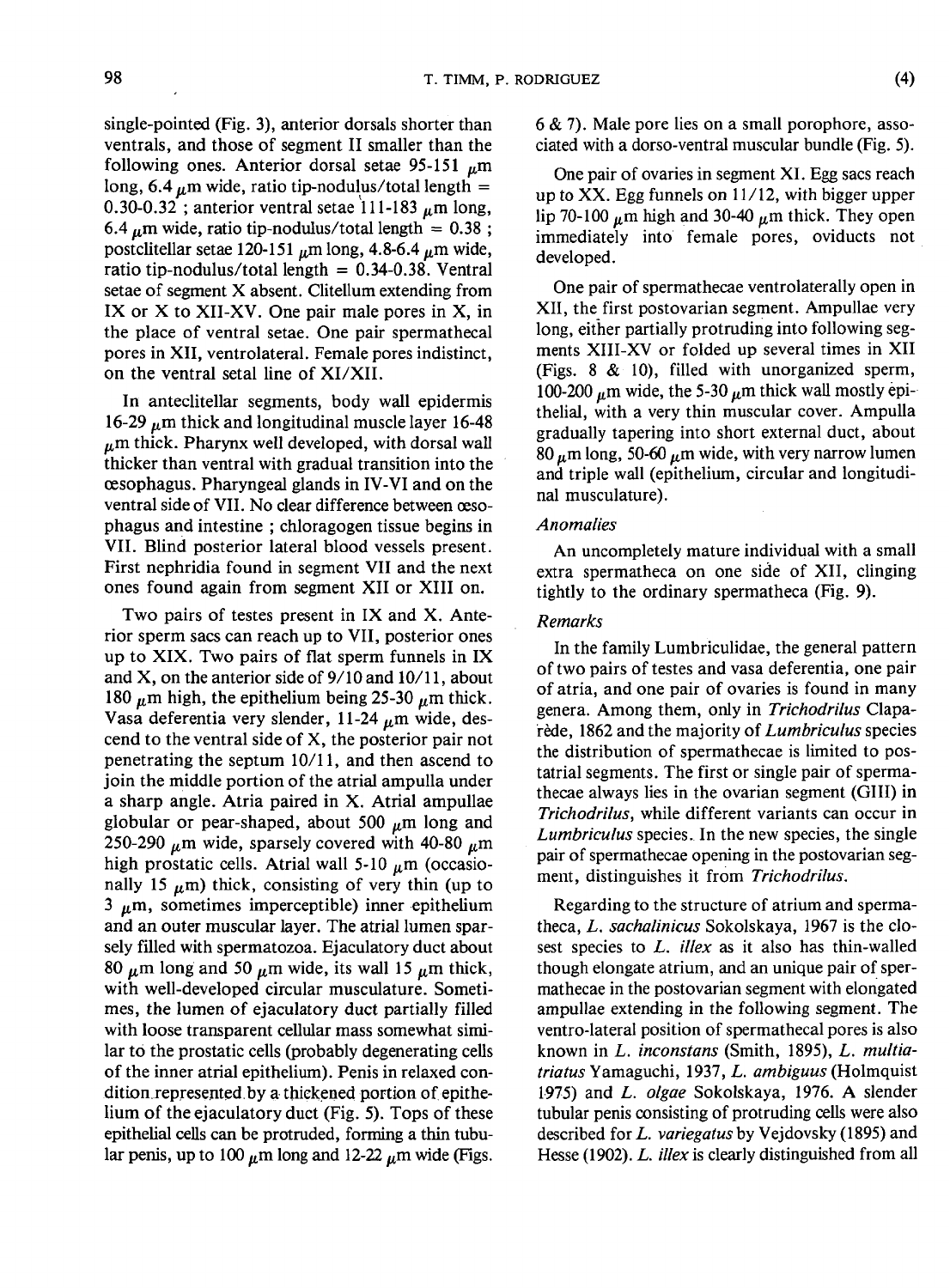congeners by having single-pointed setae and very long spermathecal ampulla. All other species have bifid setae and smaller spermathecae, usually restricted to one segment (except in *L. sachalinicus),*  with short ducts and spherical to sacciform ampulla.

#### *Distribution and ecology*

Known only in the Komarovka Stream, in the Russian Far-East. The type locality is situated in an open, comparatively well-warmed part of the reaches studied, with a stony bottom, a 25-30 cm mean depth and a  $0.5$ -1.2 m/sec current speed. The species was met only once ; even no suspicious immature worms were found in other seasons. No sign of asexual reproduction was either observed.

## **<sup>4</sup> . Discussion**

The cladistic analysis performed by Brinkhurst (1989) clearly stated that *Lumbriculus* is different from *Stylodrilus* Claparède, 1862, its sister group, by the position of the spermathecae (beginning from the segment behind GUI), and the non penetration of the posterior vasa deferentia in the postatrial segment. By these characters, the new species may be classify as a member of the genus *Lumbriculus.* It belongs to a species assemblage within *Lumbriculus* characterized by a double pair of sperm funnels and vasa deferentia but only one pair of atria, which are considered as ancestral for the Lumbriculidae by Brinkhurst (1989). Holmquist (1975) treated this group as a separate genus *Thinodrilus* Smith, 1895. However, as these characters are subjected to intraspecific variations, e.g. in the Nearctic *L. ambiguus (= Thinodrilus ambiguus* Holmquist, 1975), the separation of *Thinodrilus* from *Lumbriculus* is unjustified.

Among the genus *Lumbriculus,* only the new species *L. illex* has single-pointed setae. However, the setal form alone is not sufficient for creating a new genus as other lumbriculid genera e.g. *Stylodrilus*  (with *Bythonomus), Trichodrilus* Claparède, 1862 or *Rhynchelmis* Hoffmeister, 1843 gather together species with single-pointed or bifid setae. For including the new species in the genus *Lumbriculus* it is necessary to eliminate the bifid condition of setae from the generic definition reducing, even more the weak difference in the diagnoses of *Lumbriculus* and the two closed genera *Stylodrilus* and *Trichodrilus.* 

The genus *Lumbriculus* shows a great variability in the number and position of the components of reproductive organs *L. genitosetosus* (Holmquist 1975) and *L. olgae,* Sokolskaya, 1976 clearly overlap with *Trichodrilus. L. variegatus* shows great degree of variation, but it is difficult to establish which species of the genus could be included in the *variegatus* complex or not. Some species have been erected only on the basis of a peculiar number and position or atria or/and spermathecae and the number or pairs of vasa deferentia and sperm funnels per atrium. These characters are subject to a great range of variation into *L. variegatus* (Mrázek 1906). In fact, many of the described species of the genus are probably synonyms of it. Our experience, however, demonstrate that populations of *L. variegatus*  usually show individual patterns in the genitalia (Timm 1979 ; Rodriguez 1988). Thus, we should admit that the stability of the components and position of genitalia in a population is important for the specific status in this problematic genus.

The genus *Lumbriculus* is in need of a sound revision because of the great confusion originated by the variations of *L. variegatus.* This objective is outside the scope of the present contribution and the classification of the new species can be considered as tentative untill such a revision is made.

#### **Acknowledgements**

**We are greatly indebted to Dr. T.S. Vshivkova (Vladivostok) for delivery the studied collection and to Ralph O. Brinkhurst for his comments on the manuscript.** 

#### **References**

- **Brinkhurst R.O. 1989. A phylogenetic analysis of the Lumbriculidae (Annelida, Oligochaeta).** *Can. J. Zool.,* **67 : 2731-2739..**
- **Brinkhurst R.O. & Wetzel M.J. 1984. Aquatic Oligochaeta of The World : Supplement. A catalogue of new freshwater species, descriptions and revisions.** *Can. Tech. Rep. Hydrogr. Ocean. Sri.,* **44 : 101 p.**
- **CookD.G. 1971. Lumbriculidae. In** *: Aquatic Oligochaeta of the World.* **(R.O. Brinkhurst & B.G.M. Jamieson eds.). Oliver & Boyd, Edinburgh, pp. 200-285.**
- **Hesse R. 1902. Zur Kentniss der Geschlechtsorgane von** *Lumbriculus variegatus. Zool. Anz.,* **25 : 620-622.**
- **Holmquist C. 1975. Lumbriculids (Oligochaeta) of Northern Alaska and Northwestern Canada.** *Zool. Jb. Syst.,* **103 : 377-431.**
- **Michaelsen W. 1929. Oligochaeten der Kamtschatka-Expedition, 1908-1909.** *Ezhegodnik Zool. mus. Akad. Nauk SSSR,* **30 : 315-329.**
- **Morev A.P. 1974. On the oligochaete fauna of middle reaches of the Anadyr River.** *Biological Problems of the North,*  **6th Symposium, Yakutsk, 2 : 135-138. (In Russian).**